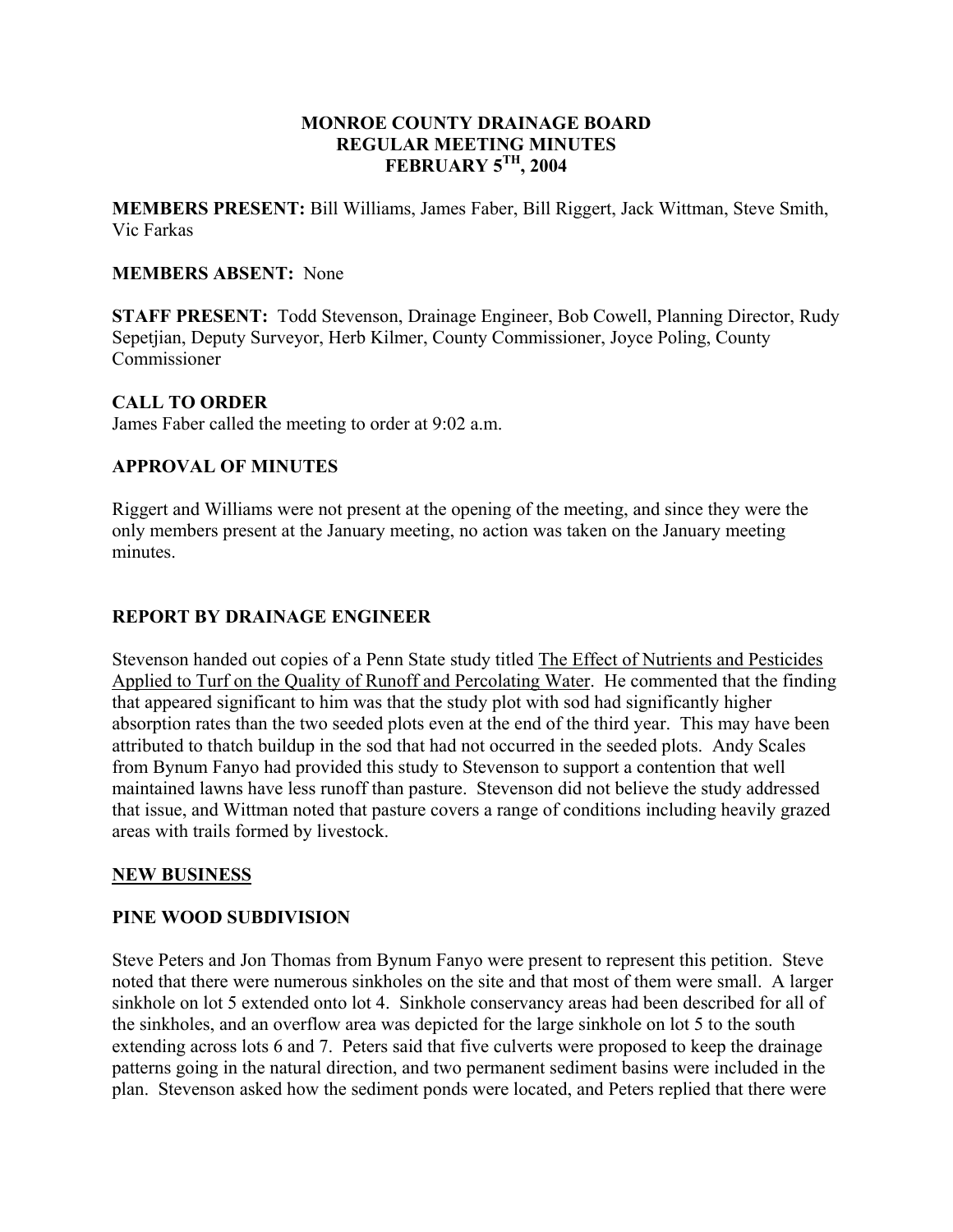February  $5<sup>th</sup>$ , 2004 Drainage Board meeting Page 2 of 3

three major ravines. The proposed roads crossed two of these major ravines, and the sediment ponds were located adjacent to these crossings. They were not placed directly in the ravines to keep them out of the waters of the state. Stevenson asked if they thought this was a good idea, and Thomas said it could have been constructed with less disturbance in the ravine. Both of the sediment ponds would be outfitted with a riser pipe.

It was noted that these sediment ponds would need to be protected and maintained during the construction period. Faber asked how much area drained to the ponds. Thomas said that the watershed area was about 10 acres and that they were following the State's guidelines of providing 1500 cubic feet per acre.

Joyce asked if the plan was being designed under Rule 13 or Rule 5 guidelines. It was noted that the State is currently regulating Rule 5. Riggert asked if the ponds were for construction or postconstruction, and Thomas said they were for both. Riggert asked about detention, and it was noted that detention was not being proposed due to lot sizes (equal to or greater than 2.5 acres). Cowell said that he normally would have had reservations about a proposal with this number of lots in an area that drains primarily to sinkholes, but the area is currently zoned as a PUD that allows 52 dwellings.

There was some discussion about a pond to the southeast and a quarry to the northwest which received drainage from the site. Smith wondered if Stevenson had reviewed calculations, and Stevenson replied that he had not but that there would not be much to review. He pointed out that he had encouraged the engineers to design the road drainage as sheet flow where possible to reduce the amount of concentrated flow. Faber asked how thick the soil was, and he perused the report from the soil scientist.

Maintenance of the ponds would be the responsibility of the individual property owners upon which the ponds resided. It was noted that a maintenance schedule would be needed.

Wittman asked how far this site was from Stinesville. Joyce noted that the Stinesville sewer service was not a regional sewer district. Cowell said that each house in Stinesville has a primary treatment area (septic system), and the wastewater treatment plant receives the effluent from these systems.

Faber asked for comments, and Riggert pointed out a concern with maintenance of the permanent sediment ponds. Cowell stated that this was an issue that the Plan Commission would be addressing, and Riggert wondered if they would be targeting a storm water utility. Cowell said the three options would be individual property owners, homeowners associations, or for the public to play a more active role. Kilmer mentioned concern with potential problems with the sale of property if the homeowners associations were responsible.

Wittman voiced support for the Board taking a position on seeing how well particular best management practices worked. Smith expressed a desire for the Board to get up to speed on storm water quality issues and to get the proposed Storm Drainage Control Ordinance passed. Riggert noted that he had trouble getting good guidance from the State with regard to long term BMPs.